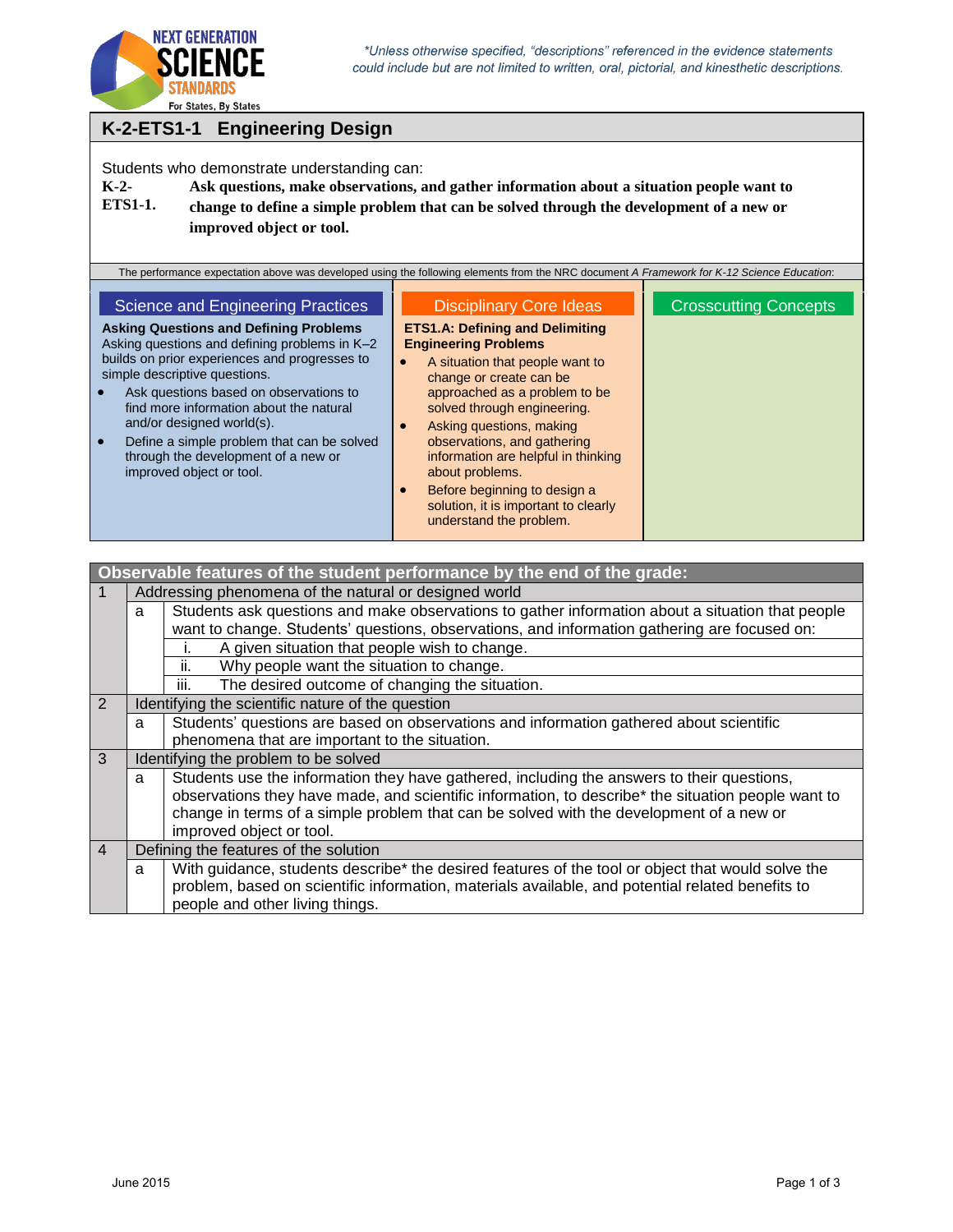## **K-2-ETS1-2 Engineering Design**

Students who demonstrate understanding can:

**K-2- ETS1-2. Develop a simple sketch, drawing, or physical model to illustrate how the shape of an object helps it function as needed to solve a given problem.**

The performance expectation above was developed using the following elements from the NRC document *A Framework for K-12 Science Education*:

#### Science and Engineering Practices **Developing and Using Models** Modeling in K–2 builds on prior experiences Disciplinary Core Ideas **ETS1.B: Developing Possible Solutions**

 Designs can be conveyed through sketches, drawings, or physical models. These representations are useful in communicating ideas for a problem's solutions to other people.

## Crosscutting Concepts

### **Structure and Function**

• The shape and stability of structures of natural and designed objects are related to their function(s).

 Develop a simple model based on evidence to represent a proposed object or tool.

and progresses to include using and developing models (i.e., diagram, drawing, physical replica, diorama, dramatization, or storyboard) that represent concrete events or

design solutions.

| Observable features of the student performance by the end of the grade: |   |                                                                                                  |  |  |  |
|-------------------------------------------------------------------------|---|--------------------------------------------------------------------------------------------------|--|--|--|
| $\vert$ 1                                                               |   | Components of the model                                                                          |  |  |  |
|                                                                         | a | Students develop a representation of an object and the problem it is intended to solve. In their |  |  |  |
|                                                                         |   | representation, students include the following components:                                       |  |  |  |
|                                                                         |   | The object.                                                                                      |  |  |  |
|                                                                         |   | The relevant shape(s) of the object.<br>Ш.                                                       |  |  |  |
|                                                                         |   | iii.<br>The function of the object.                                                              |  |  |  |
|                                                                         | b | Students use sketches, drawings, or physical models to convey their representations.             |  |  |  |
| $\boxed{2}$                                                             |   | Relationships                                                                                    |  |  |  |
|                                                                         | a | Students identify relationships between the components in their representation, including:       |  |  |  |
|                                                                         |   | The shape(s) of the object and the object's function.                                            |  |  |  |
|                                                                         |   | The object and the problem is it designed to solve.<br>ii.                                       |  |  |  |
| 3<br>Connections                                                        |   |                                                                                                  |  |  |  |
|                                                                         | a | Students use their representation (simple sketch, drawing, or physical model) to communicate the |  |  |  |
|                                                                         |   | connections between the shape(s) of an object, and how the object could solve the problem.       |  |  |  |